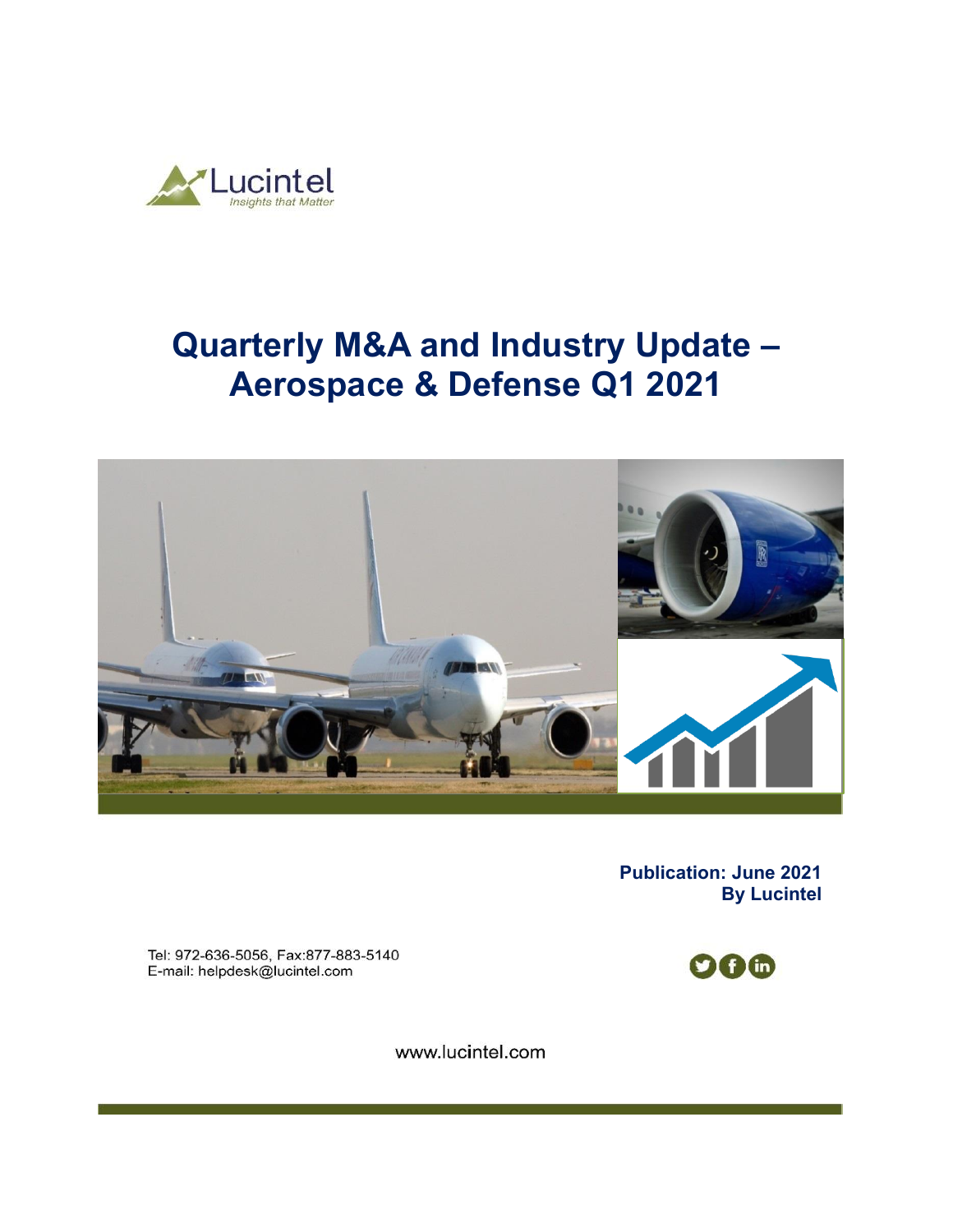

## **Economic Situation Q1 2021**

The global GDP grew by 0.3% in Q1 2021 as compared to Q4 2020 and the U.S. GDP grew by 2.6% in Q1 2021 as compared to Q4 2020. The global economic output is recovering from the collapse triggered by COVID-19; it will remain below pre-pandemic trends for a prolonged period. Second waves of the COVID-19 have slowed down or even temporarily reversed economic recoveries. The coronavirus is once again taking its toll on economic activity as the second wave prompts new restrictions, but the vaccine news is a game-changer for the outlook over the next two years. Economic recoveries are diverging across countries and sectors, reflecting variation in pandemicinduced disruptions and the extent of policy support. Strong demand for products that support working from home and the release of pent-up demand for durable goods more generally have been key factors behind the global recovery. The strength of the recovery varies across countries, depending on the severity of the health crisis, the extent of domestic disruptions to activity, the exposure to cross-border spillovers, and importantly, the effectiveness of policy support to limit persistent damage.



*Note: The above image shows quarter over quarter change in GDP* 

*Source: OECD, Fred Louis, Lucintel*

Figure 1: Quarterly GDP Trends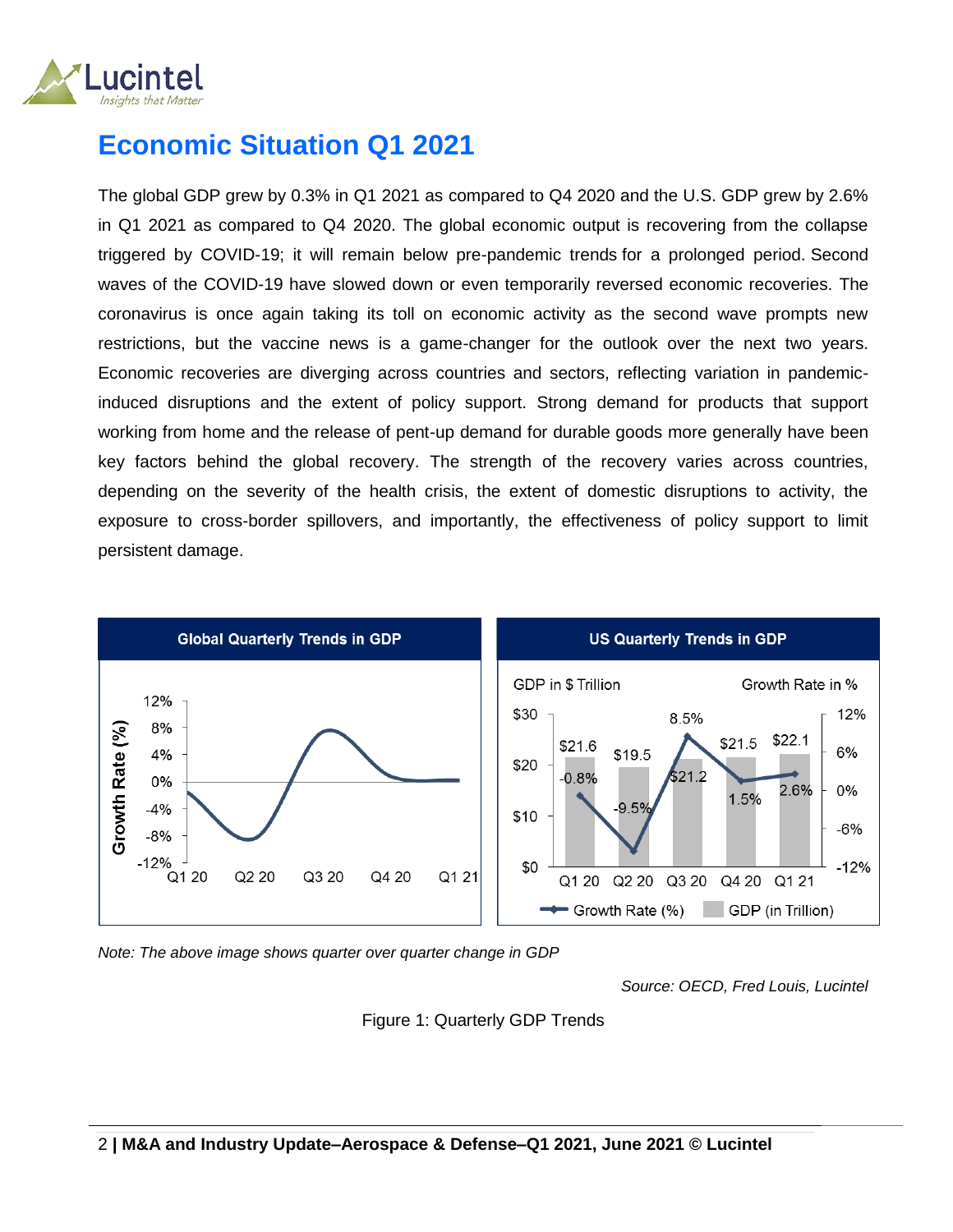

# **Aerospace & Defense Industry Update – Q1 2021**

The global deliveries of commercial aircraft declined by 29% in Q1 2021 as compared to Q4 2020. On quarterly basis all major aerospace OEMs registered revenue decline in Q1 of 2021. The commercial aerospace sector has been affected by the COVID-19 second wave, which has led to reduction in passenger traffic that has affected aircraft demand. As a result, the commercial aerospace sector is expected to recover slowly, as travel demand is not expected to return to pre–COVID-19 levels before 2024. The defense players will likely to continue focus on developing technologies and related budget allocations. The Defense sector's focus will also be drawn towards cybersecurity, federal IT modernization, ISR, and other technologies. The figure below depicts change in commercial aircraft deliveries in the past five quarters (Q1 2020 – Q1 2021).

| <b>Change in the Global Commercial Aircraft</b><br><b>Deliveries</b> |                  | <b>Change in Revenue</b> |        |                         |
|----------------------------------------------------------------------|------------------|--------------------------|--------|-------------------------|
|                                                                      |                  | <b>Company Name</b>      |        | Q1 21/Q4 20 Q1 21/Q1 20 |
| Units<br>84%                                                         | QOQ              | <b>Boeing</b>            | $-4%$  | $-10%$                  |
| 400<br>64%                                                           | 90%              | Airbus                   | $-49%$ | 6%                      |
| 300                                                                  | 60%              | <b>General Dynamics</b>  | $-10%$ | 7%                      |
| 284                                                                  | 30%<br>202       | Lockheed Martin          | $-5%$  | 4%                      |
| 172<br>173<br>200                                                    | 0%               | Northrop Grumman         | $-10%$ | 6%                      |
| 94<br>100                                                            | $-30%$<br>$-29%$ | <b>GE Aviation</b>       | $-22%$ | $-12%$                  |
| $-54%$<br>$-45%$                                                     | $-60%$           | Raytheon                 | -7%    | 34%                     |
| $\Omega$                                                             | $-90%$           | Rolls-Royce              | $-14%$ | $-2%$                   |
| 20<br>Q3 20<br>Q4 20<br>Q <sub>2</sub> 20<br>Q1                      | Q1 21            | <b>BAE System</b>        | $-11%$ | 8%                      |
| Number of Aircrafts<br>QOQ                                           |                  | Safran                   | $-40%$ | $-34%$                  |

 *Source: Lucintel*

*Source: Lucintel*

Figure 2: Quarterly Change in the Global Commercial Aircraft Deliveries

Figure 3: Change in Revenue of Major Aerospace & Defense OEMs

Asia Pacific holds the largest market of around 38.6% in the total air passenger market, followed by Europe with around 23.6%. International air travel holds 46% of the total air passenger market. Europe contributed to the largest share of 19% in the international air passenger market. Many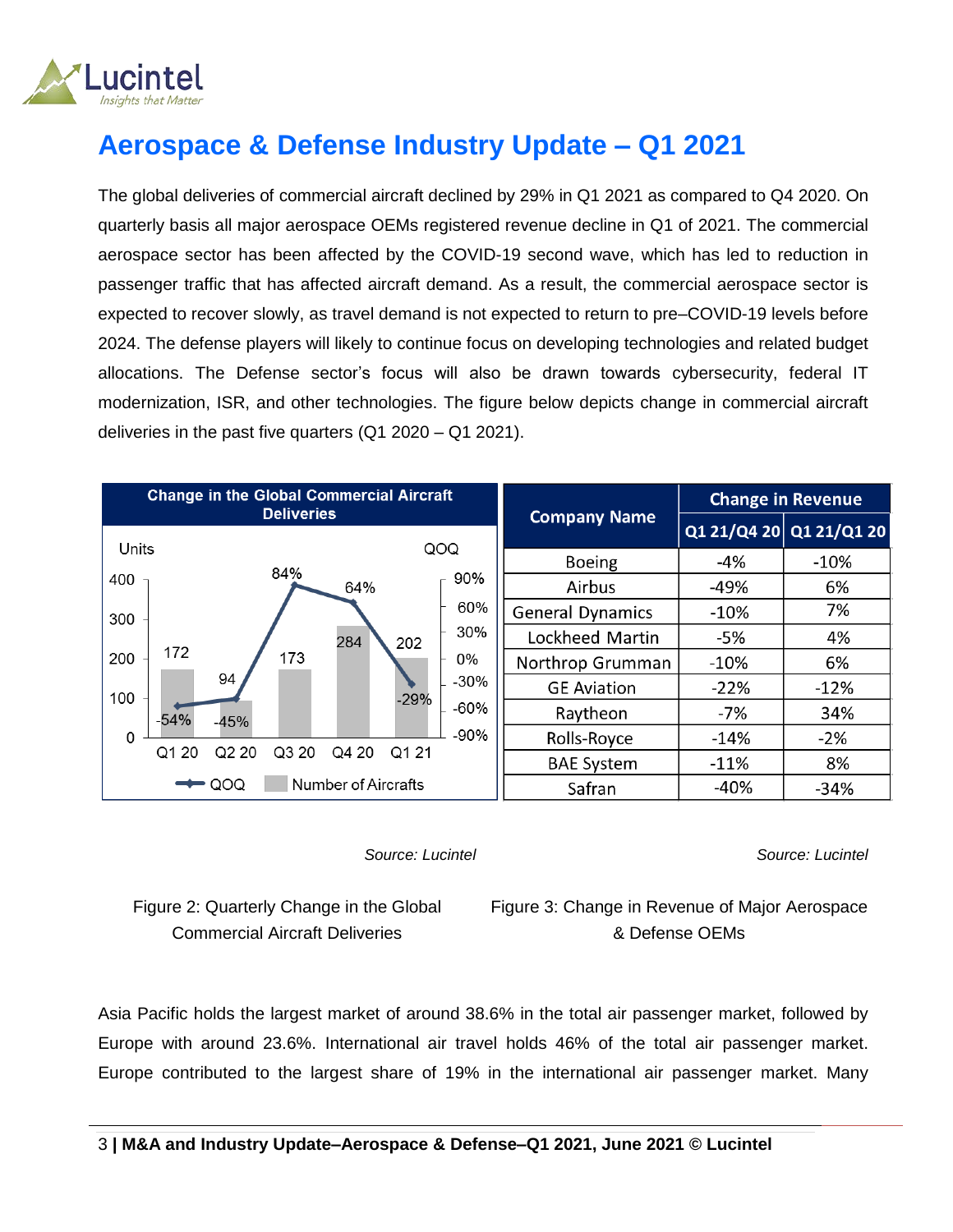

industry executives believe commercial aerospace could take three years or more to recover passenger revenue.



 *Source: Lucintel*



### **M&A Update – Q1 2021**

Merger and acquisition activities in the global aerospace & defense industry for Q1 of 2021 increased and recorded 84 completed M&A deals, an increase of 25% from Q4 of 2020. The total deal value in Q1 of 2021 is \$6.3 billion, which is an increase of 22% from Q4 of 2020 and an increase of 18% from Q1 of 2020. Deal making in the 2021 recovered on the heels of unusually low activity in 2020, while activity had rebounded in the 3rd and 4th quarters of the 2020. The impact of COVID-19 on defense players has been far more muted than commercial air, and the natural requirement for key defense programs has been to continue and will likely to be continued to deal volumes going forward. The companies focus on day-to-day operations, fleet rationalization, supply-chain stability and liquidity. The damage to the commercial sector from the COVID-19 pandemic has been substantial and a recovery will take two to three years.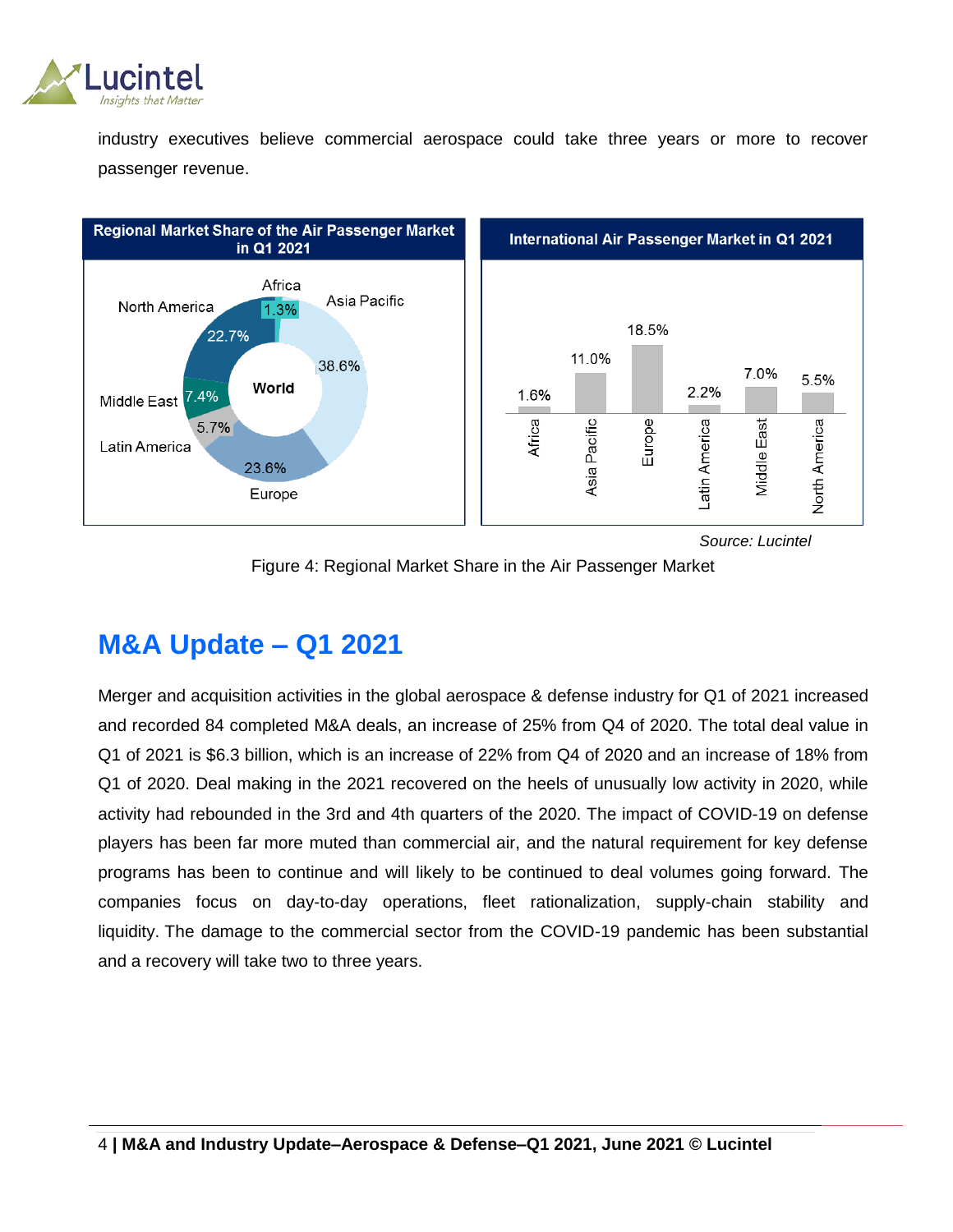



*Note: The above chart includes total completed deals with disclosed and undisclosed values*

*Source: Lucintel*

#### Figure 5: Quarterly M&A Activities in the Global Aerospace & Defense Market

| <b>M&amp;A Deals</b>    | <b>Quarter Over Quarter Change in Merger and Acquisition Activities</b> |        |       |       |       |  |
|-------------------------|-------------------------------------------------------------------------|--------|-------|-------|-------|--|
|                         | Q1 20                                                                   | Q220   | Q3 20 | Q4 20 | Q1 21 |  |
| Deal Value (\$ Billion) | 16%                                                                     | $-47%$ | 30%   | 40%   | 22%   |  |
| No. of Deal             | 4%                                                                      | $-30%$ | 13%   | 49%   | 25%   |  |

#### Table 1: Quarterly Changes in M&A Activities in the Global Aerospace & Defense Market

#### Table 2: M&A Deals in the Global Aerospace & Defense Market

| <b>Date</b>    | <b>Target</b><br>Company   | <b>Acquirer</b><br>Company | <b>Description</b>                                                                                                                                                                                                                                                                                                                                                                                                       |
|----------------|----------------------------|----------------------------|--------------------------------------------------------------------------------------------------------------------------------------------------------------------------------------------------------------------------------------------------------------------------------------------------------------------------------------------------------------------------------------------------------------------------|
| March 18, 2020 | Sapcorda<br>Services GmbH  | U Blox Holding<br>AG.      | The acquisition of Sapcorda expands u-blox's suite of location<br>services complementing its existing data services, including its<br>assistance data and communication service offerings. Sapcorda<br>has focused on establishing a platform from which to bring GNSS<br>augmentation services to the mass market by delivering on<br>robustness, reliability, and end-to-end security as it relates to<br>performance. |
| March 02, 2020 | Left Hand<br>Robotics Inc. | The Toro Co                | The acquisition supports The Toro Company's strategy of<br>leadership in next generation technologies, including alternative<br>power, smart connected, and autonomous products.                                                                                                                                                                                                                                         |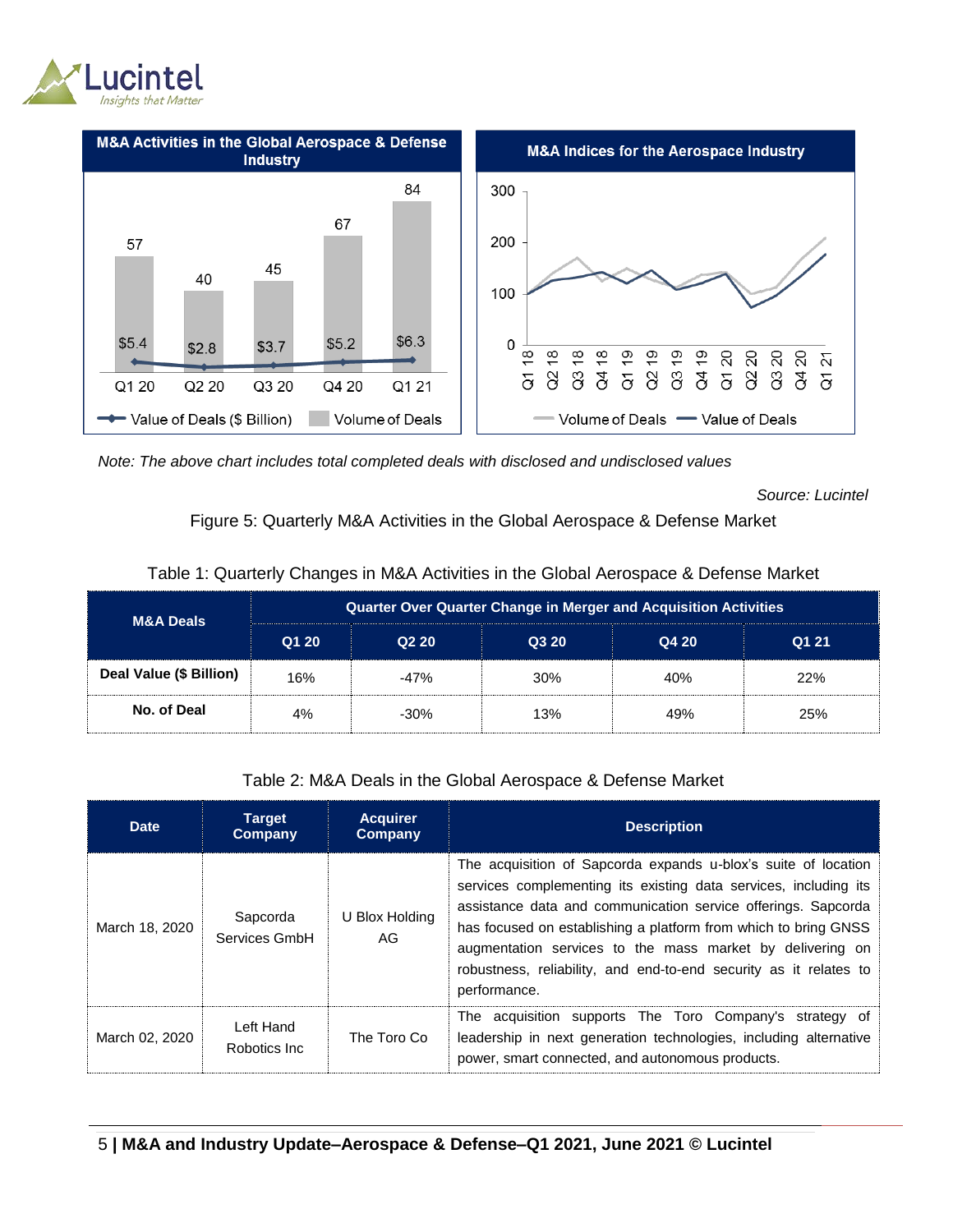

| Feb 23, 2021 | Deployable<br>Space Systems<br>Inc    | Redwire LLC                       | Redwire have been focused on identifying innovative companies<br>that are critical to enabling sustainable space infrastructure, and<br>DSS's dominance in innovative deployable solar arrays and<br>structures is a valuable addition to Redwire's technology portfolio.                                                                                                                                                                                          |
|--------------|---------------------------------------|-----------------------------------|--------------------------------------------------------------------------------------------------------------------------------------------------------------------------------------------------------------------------------------------------------------------------------------------------------------------------------------------------------------------------------------------------------------------------------------------------------------------|
| Feb 19, 2021 | Arcturus UAV Inc                      | AeroVironment<br>Inc              | Arcturus UAV's complementary capabilities provide program<br>diversification, increase key customer penetration, and enhance<br>shareholder value. Transaction adds leading medium Unmanned<br>Aircraft Systems to AeroVironment's portfolio of intelligent, multi-<br>domain robotic systems.                                                                                                                                                                     |
| Feb 17, 2021 | Argon Corp                            | Spectra<br>Aerospace &<br>Defense | As a result of the combination, Spectra will become a diversified<br>designer and manufacturer of highly engineered avionics<br>solutions, primarily for the defense technology market. Spectra<br>offers its customers a differentiated portfolio of proprietary<br>products that span the entire data capture lifecycle - recording,<br>processing, routing, and ultimately displaying mission critical data.                                                    |
| Feb 09, 2021 | AAE Aerospace<br>Inc                  | Karman Missile<br>& Space Sys     | The acquisition of AAE is a significant step forward for Karman,<br>allowing delivering more complete subsystems bonding the mating<br>portions of metallic and composite structures. This partnership<br>also adds coveted content positions on the most strategic rocket,<br>missile defense, and hypersonic platforms, while opening up<br>significant cross selling opportunities for Karman.                                                                  |
| Jan 28, 2021 | Utsi Electronics<br>Ltd               | PipeHawk PLC                      | The acquisition will provide an enlarged portfolio of GPR<br>system offerings into a significantly wider range of markets<br>as well as offering excellent opportunity to extend R&D<br>activities<br>the<br>desirable<br>into<br>highly<br>Environmental/Water/Structural<br>Faults<br>markets<br>and<br>increase unit profitability across the dual product ranges<br>through enhanced<br>rationalized<br>achieved<br>marketing,<br>designs, and parts sourcing. |
| Jan 19, 2021 | Oakman<br>Aerospace Inc               | Redwire LLC                       | Joining Redwire advances strategic ambition to achieve the next<br>level of growth and expand technological innovation.                                                                                                                                                                                                                                                                                                                                            |
| Jan 12, 2021 | Safe Flight<br><b>Instrument Corp</b> | Loar Group Inc                    | By adding Safe Flight to Loar's suite of product offerings, the<br>company has added product lines that include stall warning and<br>protection, automatic throttle systems, fuselage airflow angle<br>sensors, control shakers and icing condition detectors just to<br>name a few of the specialized capabilities.                                                                                                                                               |